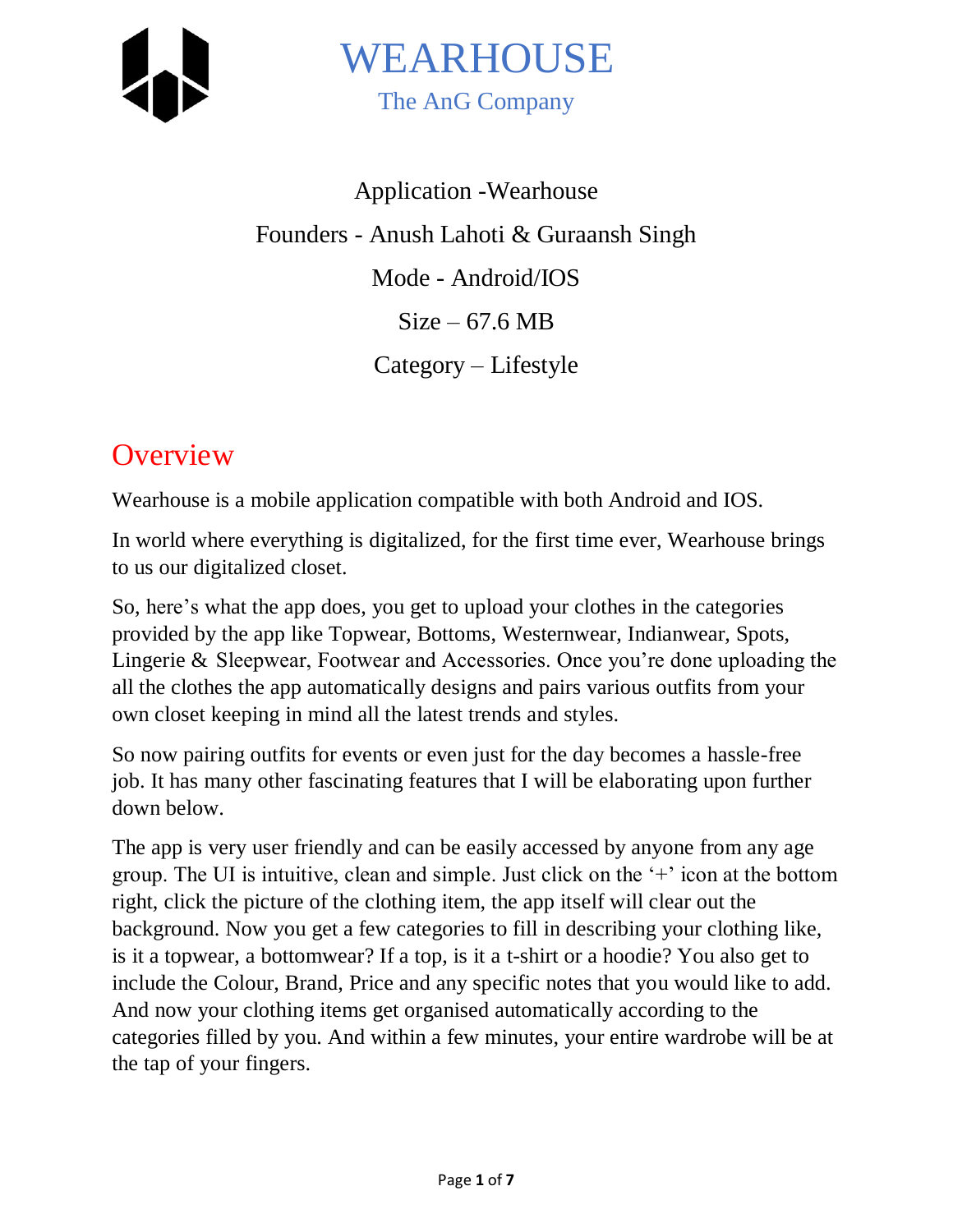



# Features

Few of the most noteworthy features offered by Wearhouse:

1. Wardrobe



Your entire wardrobe is digitally organised in several categories provides by the app.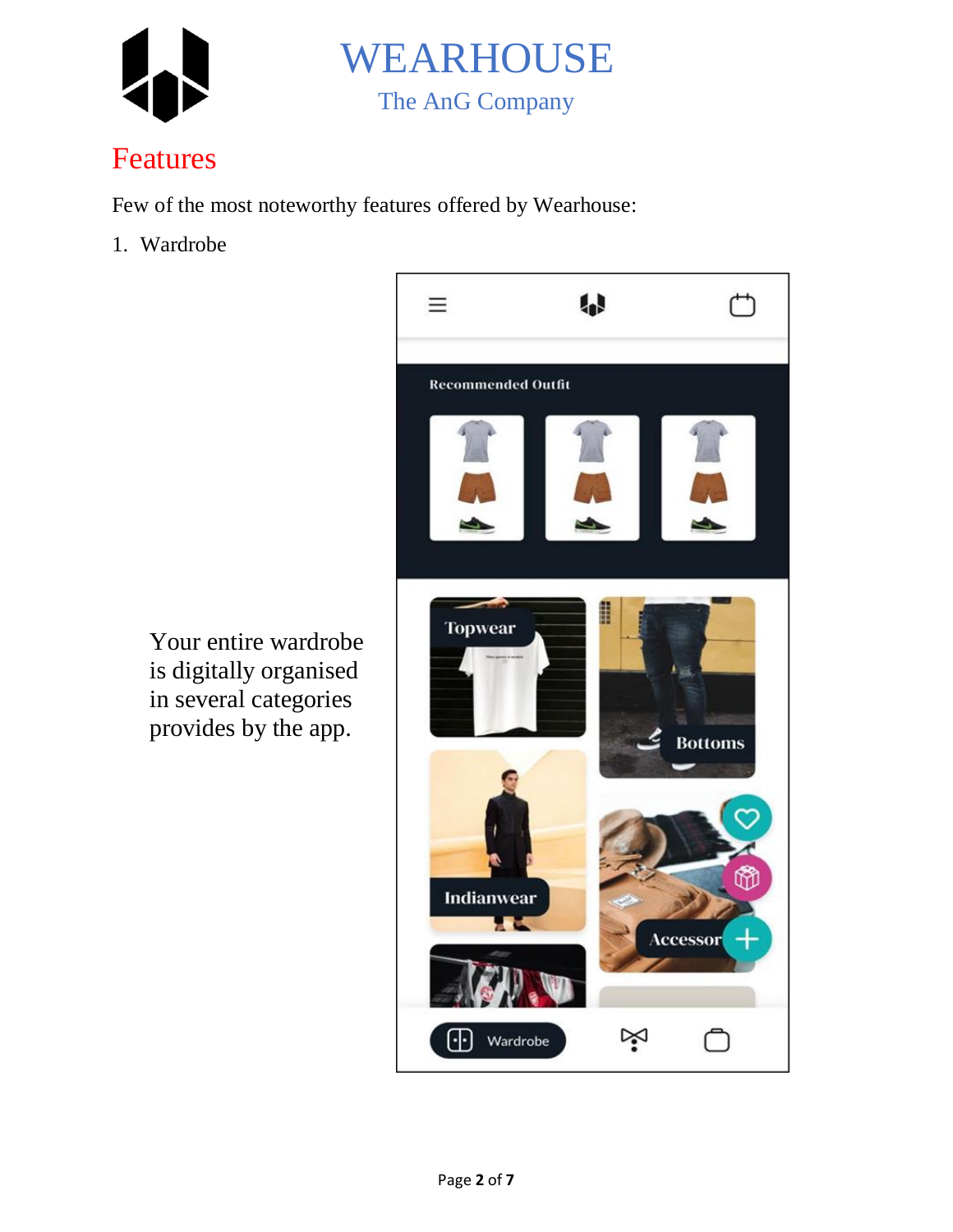



#### 2. Outfits

Now that you have a digitalized closet, using the outfits feature you can easily pair and choose outfits at the tap of your fingers. No more glancing at your closet to no avail for ages. With suggestions from the app pairing an outfit becomes a piece of cake.

3. Suitcase

Planning a trip, but packing still left? To know exactly what to put in that suitcase, the feature will help you pick outfits for the trip according to the place and the itinerary.



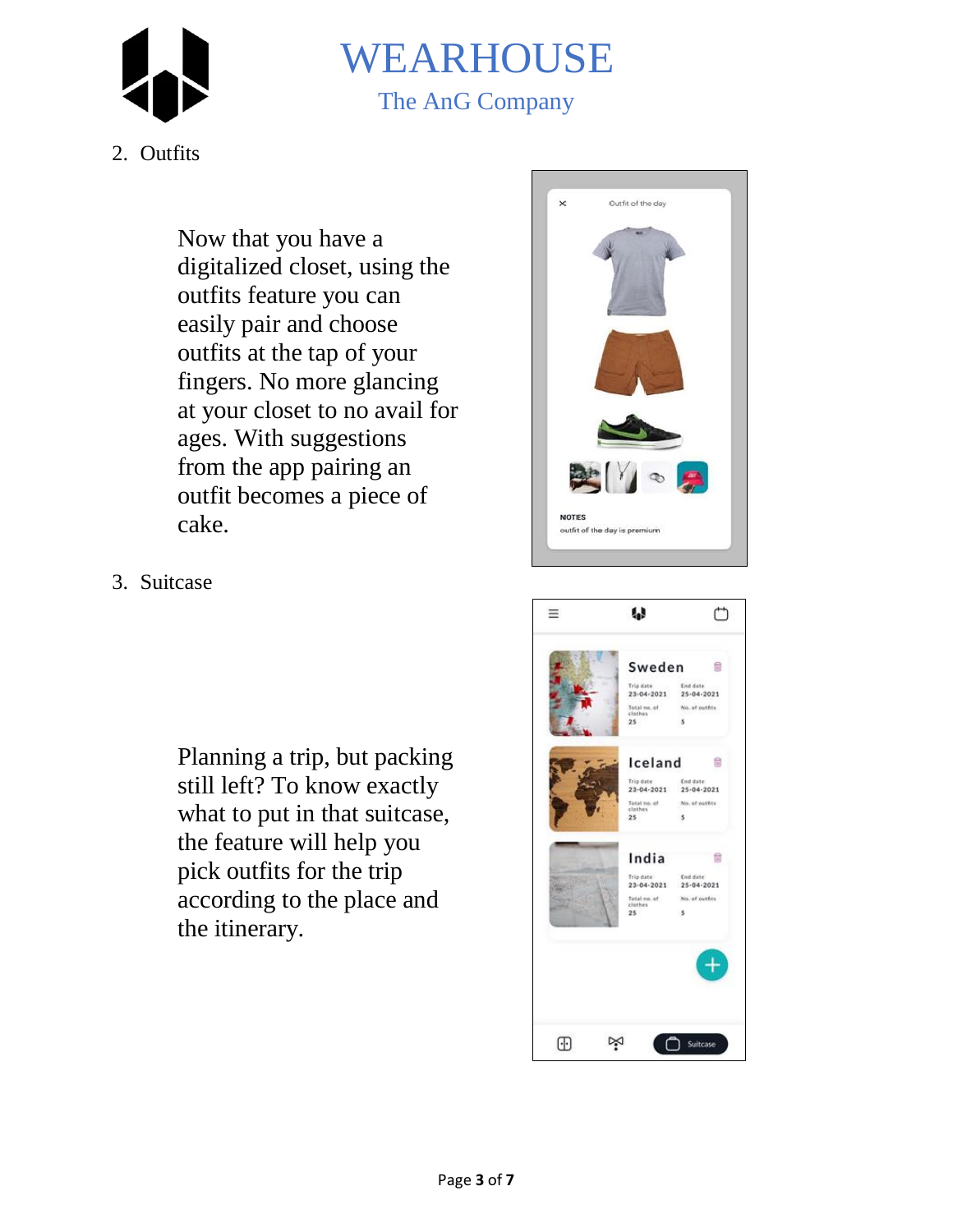

# WEARHOUSE The AnG Company

### 4. Calendar

The Calendar feature on Wearhouse, manages your outfits well in advance according to the events for the days. It makes sure you never need to repeat your outfits frequently. It's like an outfit tracker.



5. Wish list

You can add clothes to the wish list like a future buying list and how they would suit your wardrobe.

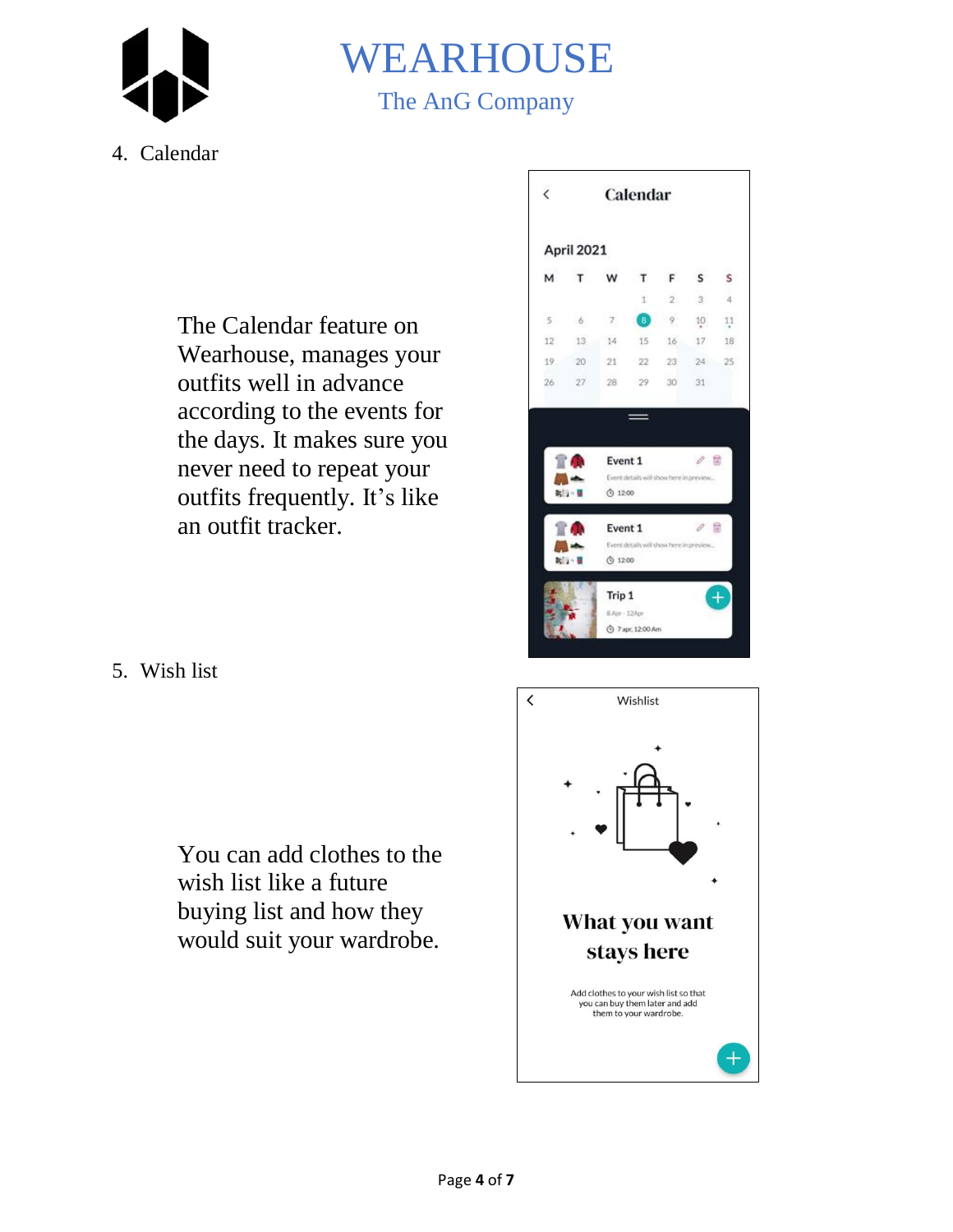



6. Gifts

To this section of the app, you can add gifts for your close ones that you can buy later for them on any special occasion.



7. Family

You can now coordinate your outfits with your family members. And you can also give them and access to your wardrobe.

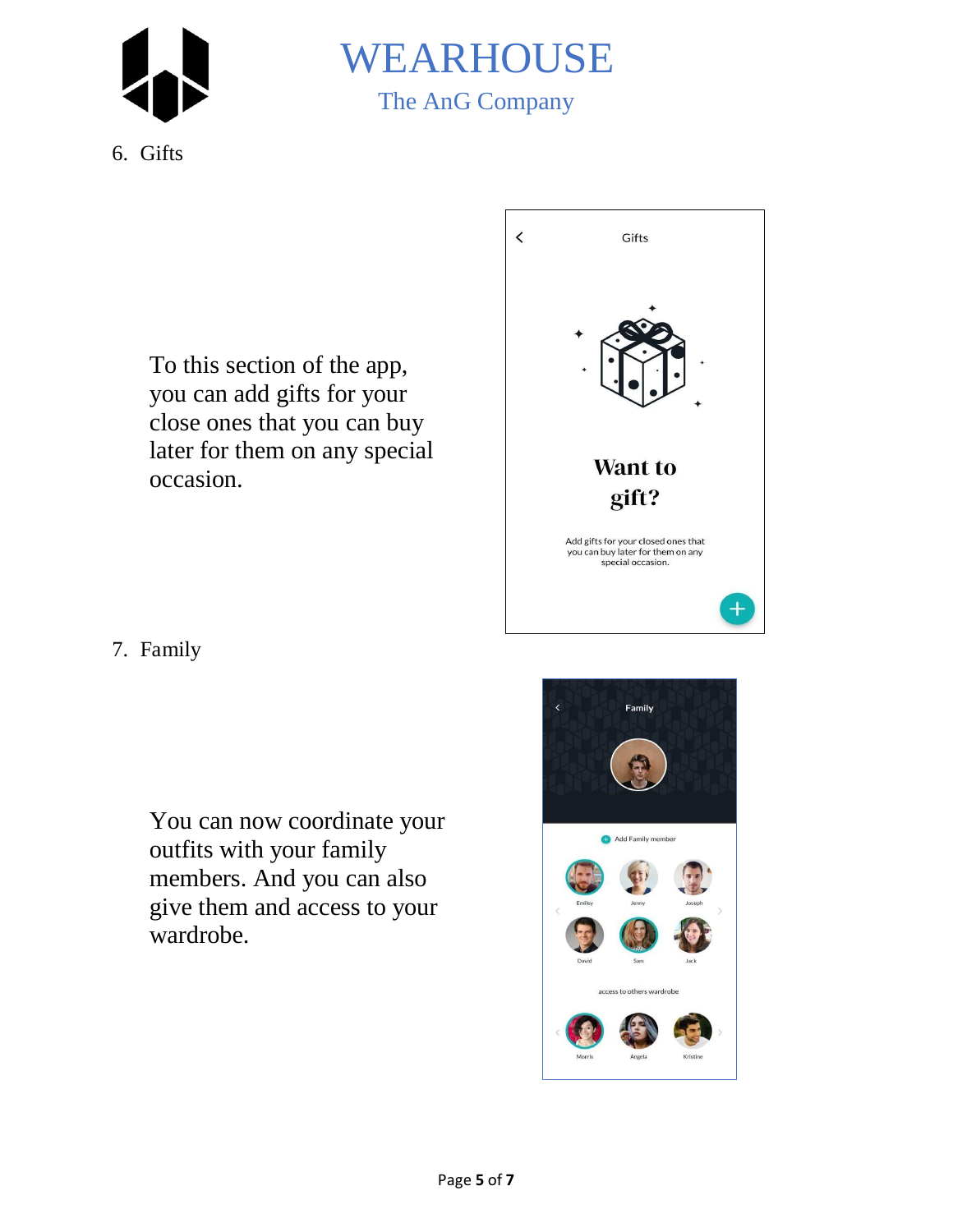



8. Style Stats

Provides stats regarding the types of clothes you own, what brands, colours, etc.



9. Suggest a Change

The app is open to changes suggested by the users, and will be implemented accordingly.